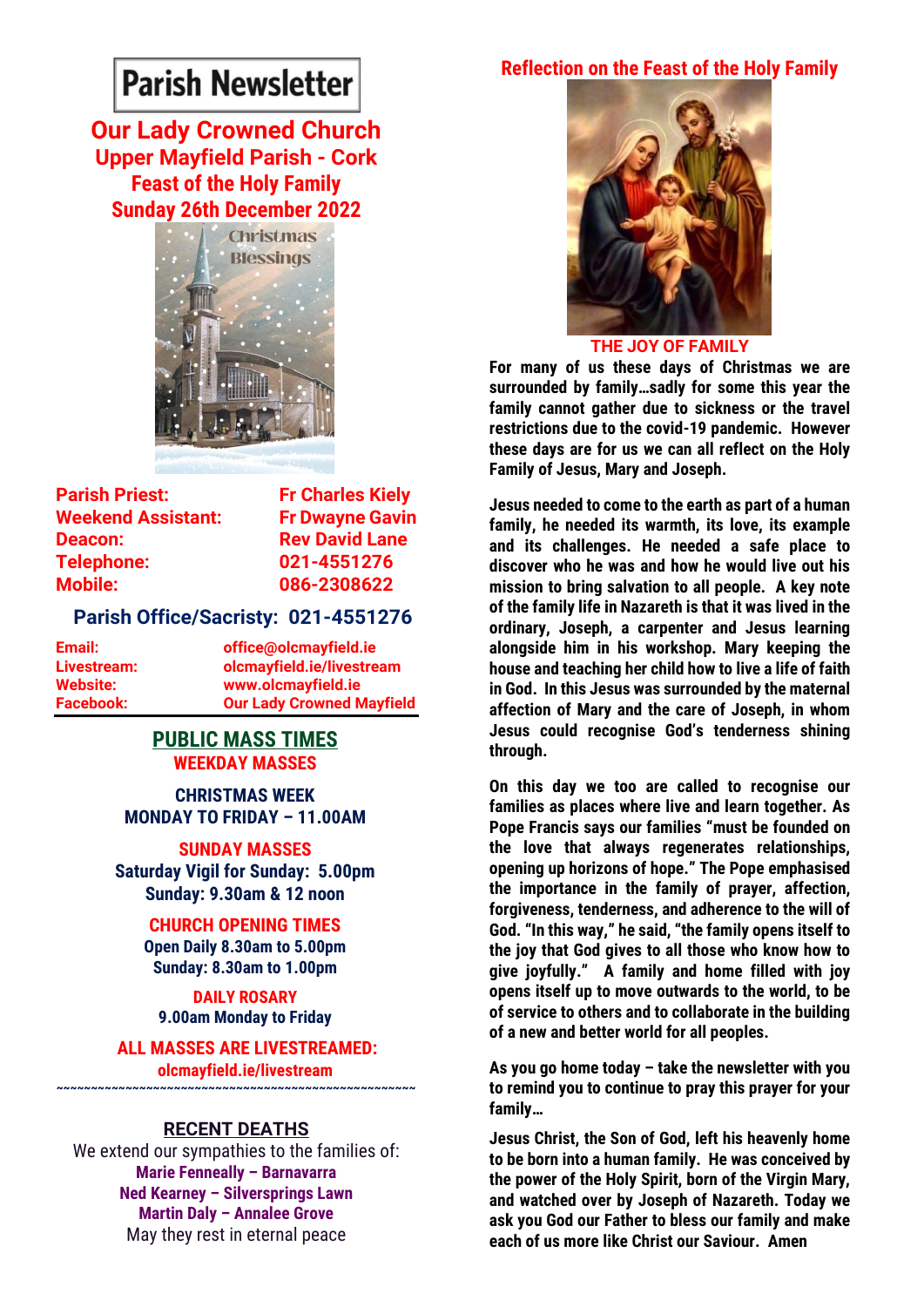#### **Christmas 2021**

It was great that we were able to celebrate public Masses for Christmas this year with so many people. I personally would like to acknowledge and thank the many parishioners and people for their help and support.

I wish also to acknowledge Parish Pastoral Council who met with me regularly – together with Pat O'Leary and Mary Hurley. I am also deeply grateful to the team of volunteers, coordinators and stewards who came forward when we issued the appeal for help at all our Masses.

Our Christmas Liturgy was further enhanced by our readers, Ministers of the Eucharist – our musicians and singers especially Noreen Sexton, Ram & Liv Gregorio, Jessica O'Connell and The Lane Family – especially Siobhan, David and Michael. Also a special thank you to Santa who came to visit the Nativity Scene during the 3pm and 5pm Masses – making it extra special for the children.

To Fr Dwayne Gavin and the Dominican Community of Ennismore for their help throughout the year, and to Deacon David Lane and his family.

On a separate note, I wish also to acknowledge those who care for our church throughout the year, ensuring that it always looks well both inside and out. First impressions always last and the many comments how the grounds are always spotless and how beautiful and prayerful is the inside of our church. A special thank you to all who donated the Christmas Poinsettia Plants - we had almost 100 plants around the Nativity Scene and Sanctuary – perhaps this will be a new tradition we have started here in our parish.

To our parish and those who attend Masses here I thank you for your commitment to Our Lady Crowned Church. To our team of Ministers of the Word and Eucharist – who commit themselves Daily and on Weekends – what you give does enhance our celebrations of the Eucharist.

To Mr Pat O'Leary and Mrs Mary Hurley who work tirelessly and selflessly in the background and who are a tremendous help and support to me. The Parish Pastoral Council for all that they do to make things happen in Our Lady Crowned Church. Thank you also to our Baptismal Ministry Team, Our Funeral Ministry Team, Parish Choir, Altar Society, Prayer Groups, Parish Finance Committee, Collectors and Counters and all the various voluntary groups who do so much for our parish and community. 2022 will be a special year here at Our Lady Crowned Church as we celebrate 60 years.

I am very conscious of the many families in our parish who have lost loved ones since last Christmas and it is certainly a sad time for you all, please be assured of our prayers.

Finally, I thank all the parishioners and those who are part of our worshipping community for your kindness, support and encouragement to me personally – it is very much appreciated by me.

May God bless each of you in this Holy Season. *Fr Charlie Kiely*

## **Weekly Offertory Collection Envelopes**

**Your Box of Envelopes are available from the Parish Office – if you don't already receive a box please contact the Parish Office**

## **New rotas for 2022 for Ministers of the Word and Eucharist are now available for collection in the Sacristy**

**FRIENDS OF MARYMOUNT HOSPICE would like to inform you that due to Covid-19 there will be no social evening on St Stephen's Night in Mayfield GAA Club. Thank you for your ongoing support and hope to see you all next year. Happy Christmas and New Year.**

*Patty Joyce and Pat Holland*

#### **Christmas Offering Envelopes & 2022 Calendars** are available on the tables at the entrance to the Church

## **COVID-19 and PERSONAL SAFETY**